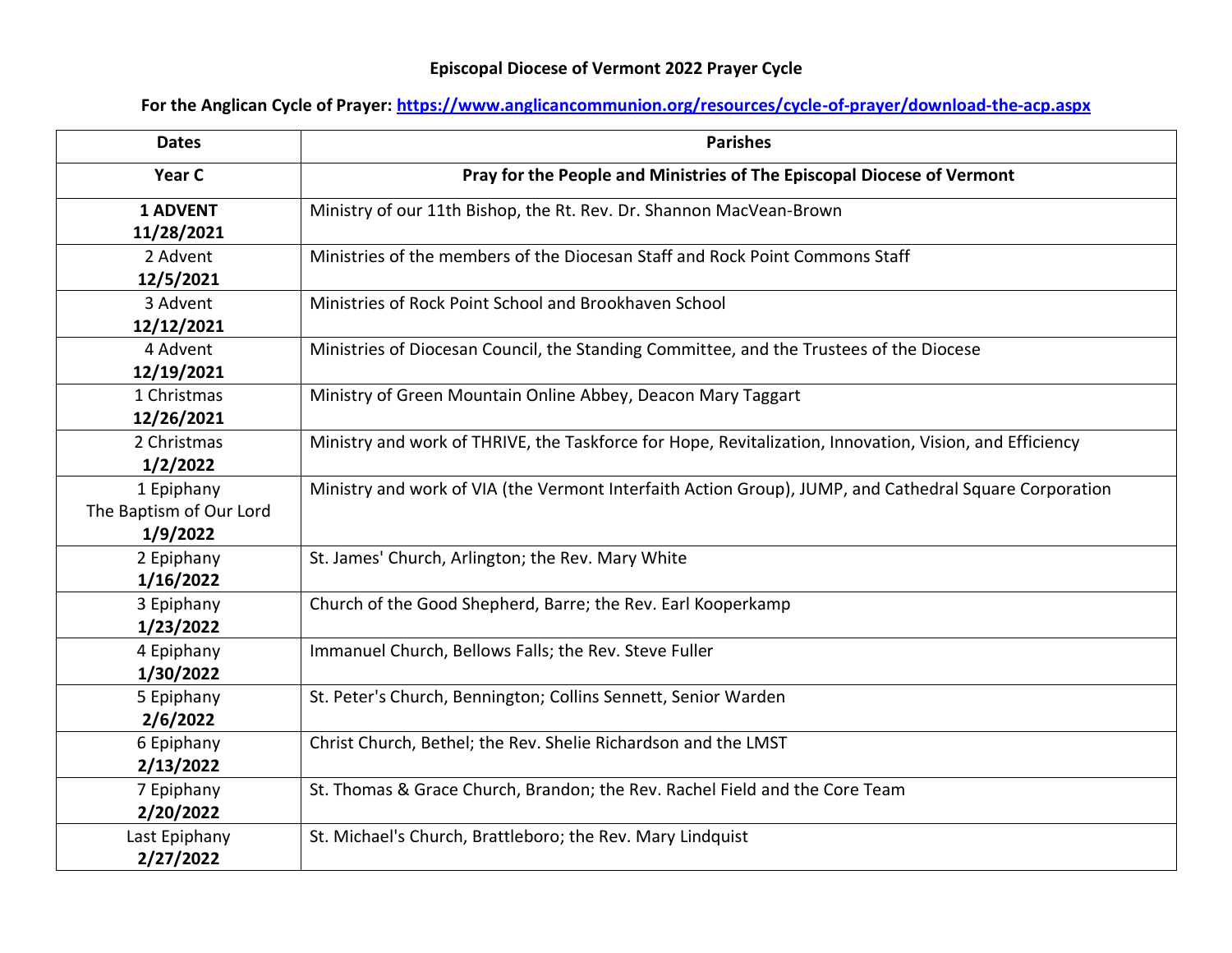| 1 Lent                | Cathedral Church of St. Paul, Burlington; the Very Rev. Greta Getlein, The Ven. Archdeacon Stan Baker, The Ven. |
|-----------------------|-----------------------------------------------------------------------------------------------------------------|
| 3/6/2022              | Archdeacon Catherine Cooke                                                                                      |
| 2 Lent                | St. Luke's Church, Chester; David Carey, Acting Senior Warden                                                   |
| 3/13/2022             |                                                                                                                 |
| 3 Lent                | St. Andrew's Church, Colchester; the Rev. Bob Leopold                                                           |
| 3/20/2022             |                                                                                                                 |
| 4 Lent                | St. Matthew's Church, Enosburg Falls; the Rev. Titus Presler                                                    |
| 3/27/2022             |                                                                                                                 |
| 5 Lent                | St. James' Church, Essex Junction; the Rev. Kim Hardy, Deacon Dave Ganter                                       |
| 4/3/2022              |                                                                                                                 |
| Palm Sunday           | St. Luke's Episcopal Mission, Fair Haven; the Rev. Melanie Combs                                                |
| 4/10/2022             |                                                                                                                 |
| <b>Easter</b>         | St. Martin's Church, Fairlee; the Rev. Mark Preece                                                              |
| 4/17/2022             |                                                                                                                 |
| 2 Easter              | St. John the Baptist Church, Hardwick; the Rev. John Perry                                                      |
| 4/24/2022             |                                                                                                                 |
| 3 Easter              | Christ Church, Island Pond; Judy Castonguay, Senior Warden                                                      |
| 5/1/2022              |                                                                                                                 |
| 4 Easter              | Church of Our Savior, Killington; the Rev. Lisa Ransom                                                          |
| 5/8/2022              | The ministries of Mission Farm                                                                                  |
| 5 Easter              | St. Peter's Church, Lyndonville; Darcie McCann, Senior Warden                                                   |
| 5/15/2022             |                                                                                                                 |
| 6 Easter              | Zion Church, Manchester Center; Jamie Hastings, Senior Warden                                                   |
| 5/22/2022             |                                                                                                                 |
| 7 Easter              | St. Stephen's Church, Middlebury; the Rev. Paul Olsson                                                          |
| 5/29/2022             |                                                                                                                 |
| The Day of Pentecost  | Christ Church, Montpelier; the Rev. Kevin Sparrow; Deacon Beth Ann Maier and Deacon Stephen Reynes              |
| 6/5/2022              |                                                                                                                 |
| <b>Trinity Sunday</b> | St. Mark's Church, Newport; the Revs. Christine Moseley and Bob Wilson                                          |
| 6/12/2022             |                                                                                                                 |
| 2 Pentecost           | St. Mary's Parish, Northfield; the Rev. Empy Schneider                                                          |
| 6/19/2022             |                                                                                                                 |
| 3 Pentecost           | St. Barnabas Church, Norwich; the Rev. Jennie Anderson                                                          |
| 6/26/2022             |                                                                                                                 |
| 4 Pentecost           | St. John's Church, Randolph; the Rev. Christine Jones                                                           |
| 7/3/2022              |                                                                                                                 |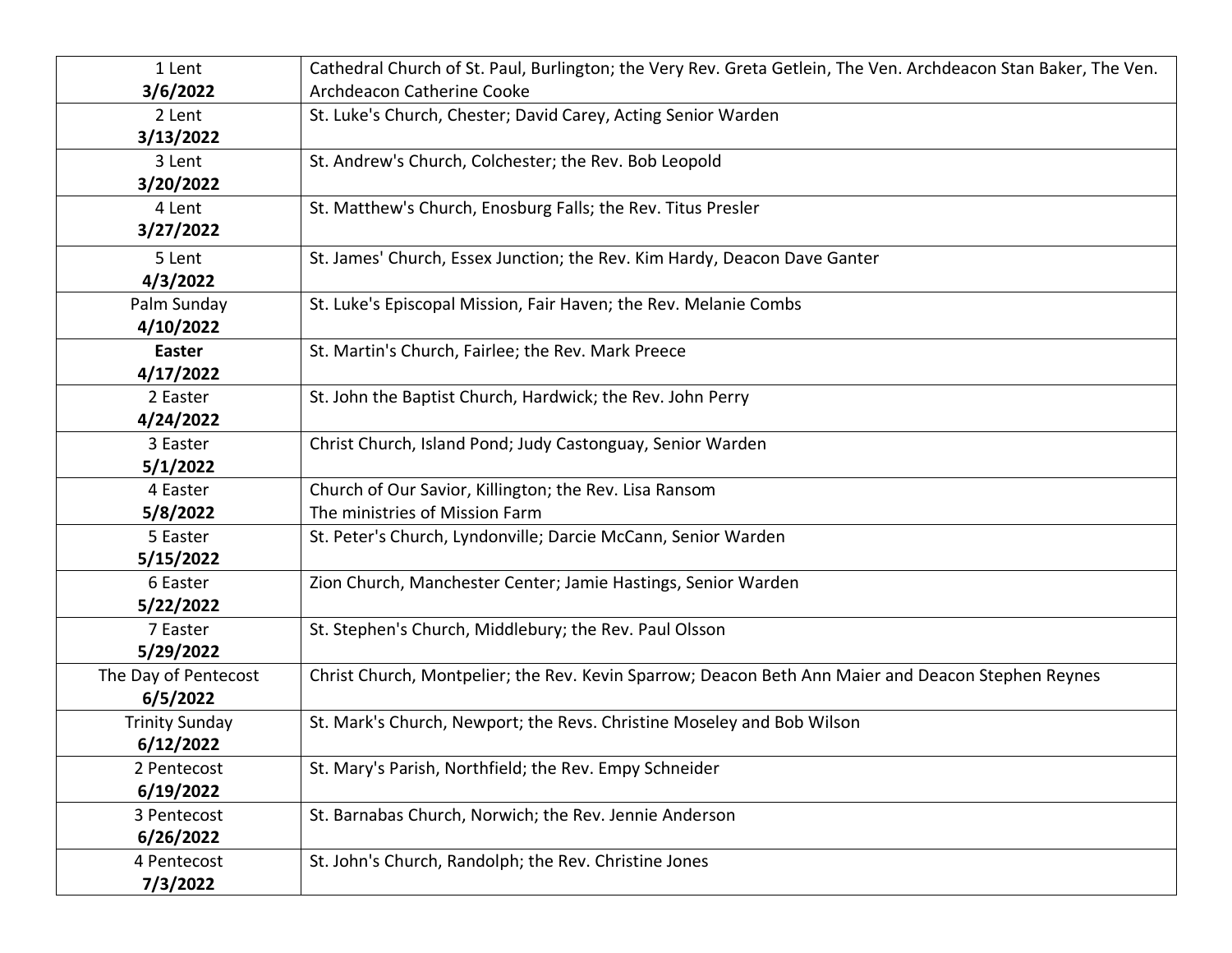| 5 Pentecost<br>7/10/2022       | Trinity Church, Rutland; the Rev. Sarah Ginolfi                                            |
|--------------------------------|--------------------------------------------------------------------------------------------|
| 6 Pentecost<br>7/17/2022       | St. Luke's Church, St. Albans; Emily O'Connor, Senior Warden, Deacon Jim Ballard           |
| 7 Pentecost<br>7/24/2022       | St. Andrew's Church, St. Johnsbury; The Rev. Susan Ohlidal, Deacon Jonathan Ross           |
| 8 Pentecost<br>7/31/2022       | Trinity Church, Shelburne; the Rev. Fred Moser                                             |
| 9 Pentecost<br>8/7/2022        | Grace Church, Sheldon; the Rev. Janet Brown                                                |
| 10 Pentecost<br>8/14/2022      | All Saints Church, South Burlington; Deacon Peggy Mathauer                                 |
| 11 Pentecost<br>8/21/2022      | St. Mark's Church, Springfield; Carla Kangas, Senior Warden                                |
| 12 Pentecost<br>8/28/2022      | St. John's in the Mountains Church, Stowe; the Rev. Richard Swanson, Deacon Zarina O'Hagin |
| 13 Pentecost<br>9/4/2022       | Holy Trinity Church, Swanton; the Rev. Rob Spainhour                                       |
| 14 Pentecost<br>9/11/2022      | Calvary Church, Underhill; the Rev. Bob Stuhlmann                                          |
| 15 Pentecost<br>9/18/2022      | St. Paul's Church, Vergennes; Deacon Lucy Pellegrini                                       |
| 16 Pentecost<br>9/25/2022      | St. Dunstan's Church, Waitsfield; Bob Stevens, Senior Warden                               |
| 17 Pentecost<br>10/3/2021      | St. Paul's Church, Wells; the Rev. William Davidson                                        |
| 18 Pentecost<br>10/9/2022      | St. Paul's Church, White River Junction; the Rev. Scott Neal                               |
| 19 Pentecost<br>10/16/2022     | St. Mary's in the Mountains Church, Wilmington; the Rev. Nicholas Porter                   |
| 20 Pentecost<br>10/23/2022     | St. Paul's Church, Windsor; Betty Cyr, Senior Warden                                       |
| 21 Pentecost<br>10/30/2022     | St. James Church, Woodstock; the Rev. Amy Spagna                                           |
| All Saints Sunday<br>11/6/2022 | Ministries of lay leaders and their families throughout the Episcopal Diocese of Vermont   |